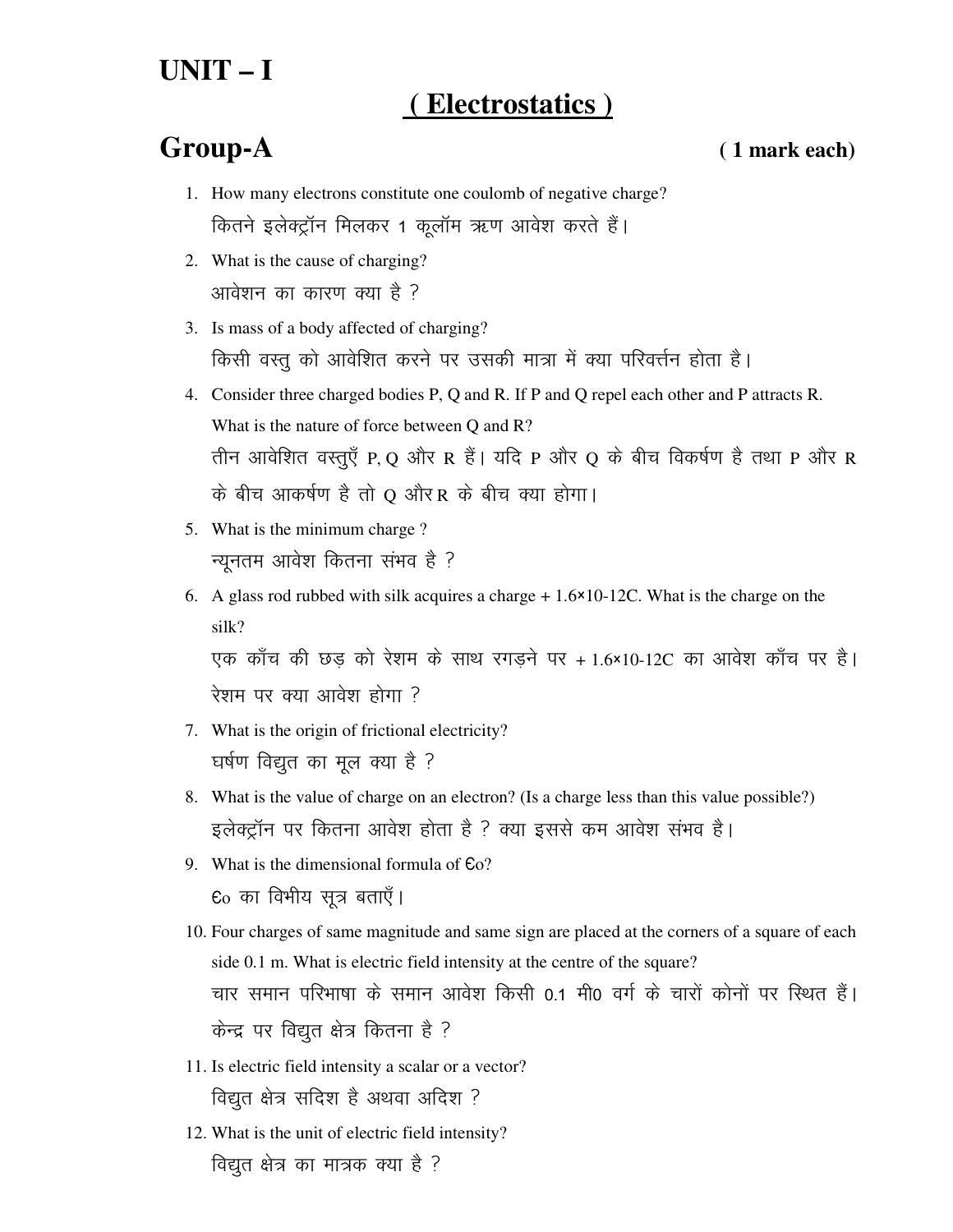- 13. When is the net torque on an electric dipole in an electric is field maximum? किसी विद्युत द्विध्रुव पर विद्युत क्षेत्र पर लगता आघूर्ण कब महत्तम होता है।
- 14. What is the net force on a dipole in uniform electric field? किसी विद्युत क्षेत्र में विद्युत द्विध्रुव पर लगता बल कितना है ?
- 15. When is an electric dipole in stable equilibrium in an electric field? विद्युत क्षेत्र में विद्युत ध्रव कब स्थायी संतुलन में होता है।
- 16. What is the direction of dipole moment? विद्युत द्विध्रुव के वैद्युत आघूर्ण की दिशा किधर होती है ?
- 17. When is an electric line of force straight? विद्युत क्षेत्र रेखा कब खीधी होती है ?
- 18. Give the S.I unit of electric moment of a dipole? विद्युत द्विध्रुव आघूर्ण का S.I मात्रक क्या है ?
- 19. Two point charges of +3µ*c* each are 100cm apart. At what point on the line joining the charges will the electric intensity be zero? दो बिन्दू आवेश, प्रत्येक +3 $\mu$ *c* का 100cm की दूरी पर हैं। दोनों को जोड़नेवाली रेखा पर कहाँ विद्युत क्षेत्र शून्य होगा ?
- 20. What is the amount of work done in moving a 200nc charge between two points 5cm apart on an equipotential surface? किसी समबिभवी सतह पर 200nc आवेश को 5cm से खिसकाने पर कितना कार्य करना  $\overline{\text{g}}$ गा $\overline{\text{g}}$
- 21. Name the physical quantity which has its unit joule/coulomb. किस भौतिक राशि का मात्रक जूल/कूलॉम होता है ?
- 22. Does the electric potential increase or decrease along the electric line of force? किसी विद्युत क्षेत्र रेखा पर चलने पर विद्युत विभव का मान घटता है या बढ़ता है ?
- 23. What is electric flux? Is electric flux a scalar or a vector? विद्युत फलक्स क्या है ? यह सदिश है या अदिश ?
- 24. What is the unit of electric flux? विद्युत फलक्स का मात्रक बताएँ।
- 25. What is the dielectric constant of metal? किसी चालक का परावैद्यंतांक कितना होता है ?
- 26. Is there any conductor which can be given almost unlimited charge? क्या किसी चालक को अकूत आवेश दिया जा सकता है ?
- 27. Two spheres of silver of same radii, one solid and the other hollow are charged to the same potential, which one has greater charge?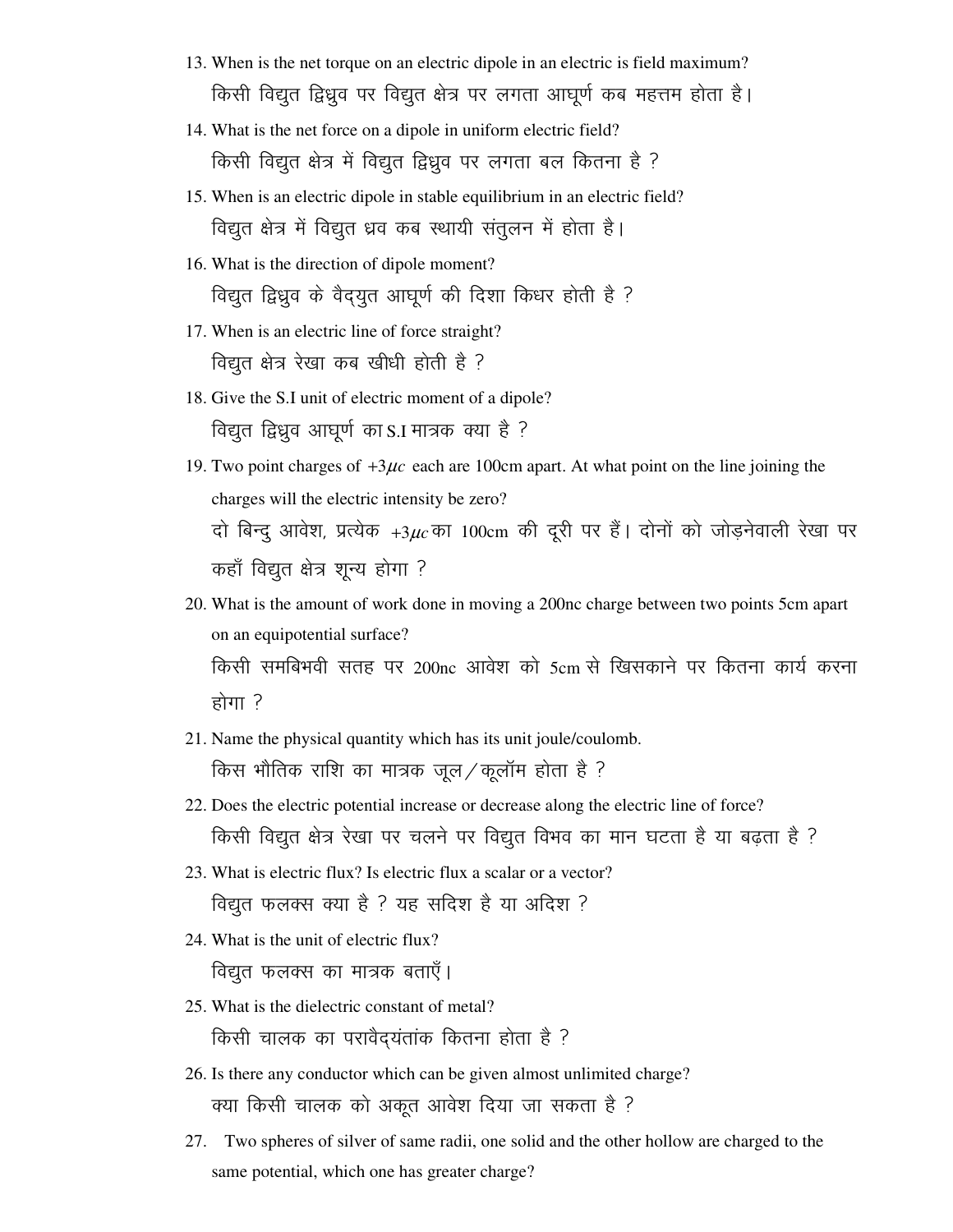दो चाँदी के गोलों की त्रिज्या समान है। उनमें से एक ठोस तथा दूसरा खोखला है।

यदि दोनों को समान विभव तक आवेशित किया जाए तो किस पर ज्यादा आवेश होगा।

28. What is the net charge on a charged capacitor?

किसी आवेशित संधारित्र में कुल आवेश कितना होता है ?

- 29. What is the dimensional formula of capacitance? धारिता का विभीय सुत्र बताएँ ।
- 30. How many picofarads are there in a farad? ,एक फैराड में कितने PF होतें हैं ?
- 31. What is the basic use of a capacitor? किसी संधारित्र का मूल उपयोग क्या है ?
- 32. What is the relation between dielectric constant and electric susceptibility? परावैद्युतांक तथा वैद्युत प्रकृति के बीच क्या संबंध है ?
- 33. A parallel plate capacitor has a capacity of 6uF in air and 60uF when dielectric medium is introduced. What is dielectric constant of medium?

एक समान्तर पतिका संधारित्र की हारिता हवा में 6uF हैं जब पट्टियों के बीच की जगह किसी माध्यम से भर दिया जाता है तो धारिता 60uF हो जाती है। माध्यम का परावैद्युतांक क्या हैं ?

34. What is electric charge? Is it scalar or vector?

विद्युत आवेश क्या ह ? सदिश अथवा अदिश ?

- 35. What is the value of  $\frac{1}{4TT \epsilon_0}$ ?  $\frac{1}{4TT \in o}$  ? का मान कितना है ?
- 36. What is capacitance? Is it scalar or vector? धारिता क्या है ? सदिश अथवा अदिश ?
- 37. What is S.I. unit of capacitance? धारिता का S.I मात्रक क्या है ?

 **Group B (2 mark each)**

- 1 Give any two basic properties of charges? आवेश के दो गुणों का उल्लेख करें।
- 2 What is super position principle? अध्यारोपण का सिद्धांत क्या है ?
- 3 What is electric field? Give its physical significance? विद्युत क्षेत्र क्या है ? इसका भौतिक महत्व बताएँ।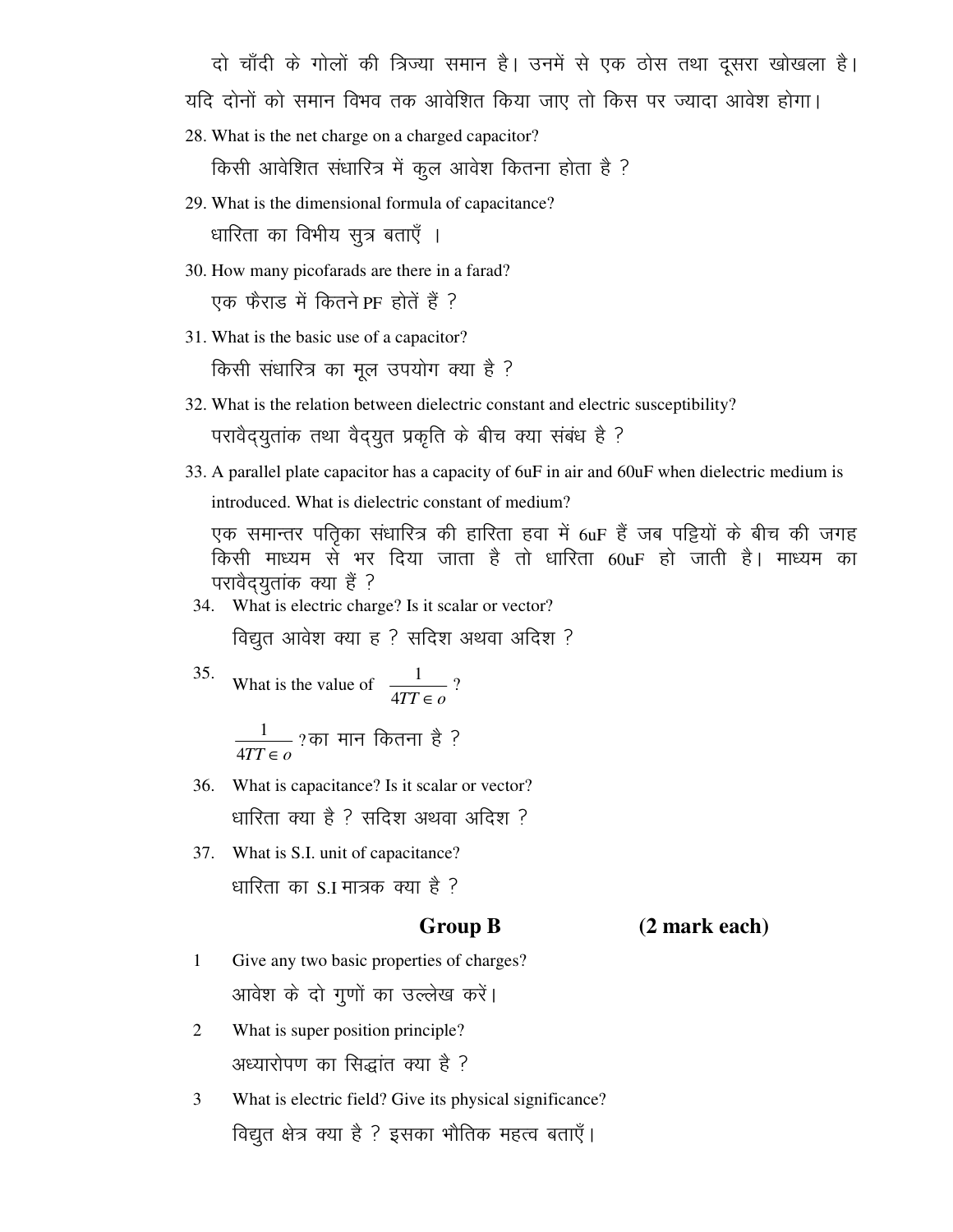- 4 What are the conditions for maximum potential in a Van De Graff generator? वान-डे-ग्राफ जनित्र में महत्तम विभव के लिए क्या प्रतिबन्ध है ?
- 5 What are di-electrics? Give two examples? परावैद्युत किसे कहतें हैं। दो उदाहरण दें।
- 6 What are polar and non-polar di-electric? ध्रुवीय तथा अध्रुवीय परावैद्युत क्या होते हैं ?
- 7 Dielectric constant of medium is unity. What will be its permittivity? किसी माध्यम का परावैद्युतांक एक है ? इसकी विद्युतशीलता कितनी होगी  $?$
- 8 Two point charge of +2uc and +6uc repel each other with a force of 12N. If each is given an additional charge of -4uc, what will be the force? दो बिन्दु आवेश +2uc तथा +6uc, एक दूसरे को 12N केबल से विकर्षित करते हैं। यदि प्रत्येक को -4uc आवेश और दे दिया जाए तो बल का मान  $\theta$ केतना होगा  $\theta$
- 9 Why no two electric lines of force can intersect each other? दो विद्युत क्षेत्र रेखाएँ एक दूसरे को नहीं काटती हैं क्यों ?
- 10 Define the term electric dipole moment. What is its direction विद्युत द्विध्रुव आघूर्ण की परिभाषा दें तथा इसकी दिशा बताएँ ?
- 11 Equi potential surface are perpendicular to field line Wohy? समबिभवी सतह विद्युत क्षेत्र रेखा के लम्बवत् होती हैं क्यों ?
- 12 Two protons are  $6.0 \times 10^{-15}$  apart. Find their electrostatic P.E. दो प्रोटॉन 6.0 ×10<sup>-15</sup> की दूरी से विलग है। उनकी स्थितिज उर्जा की गणना करें।
- 13 Is it possible for a metal sphere of 1cm radius to hold a charge of IC? क्या त्रिज्या वाले चालक गोले को 1 कुलॉम आवेश दे पाना संभव है ?
- 14 n small drops of same size are charges to v volt each. They coalesce to form a bigger drop. Calculate the capcity and potential of bigger drop. n समान बूँदों में प्रत्येक का विभव v है यदि वे मिलकर एक बड़ी बूँद बनाते हों तो इस बूँद की धारिता तथा विभव ज्ञात करें।
- 15 Two capacitors of capacitances 6uF and 12uF are connected in series with a battery. The voltage across the 6uF capacitor is 2V. Compute the total battery voltage.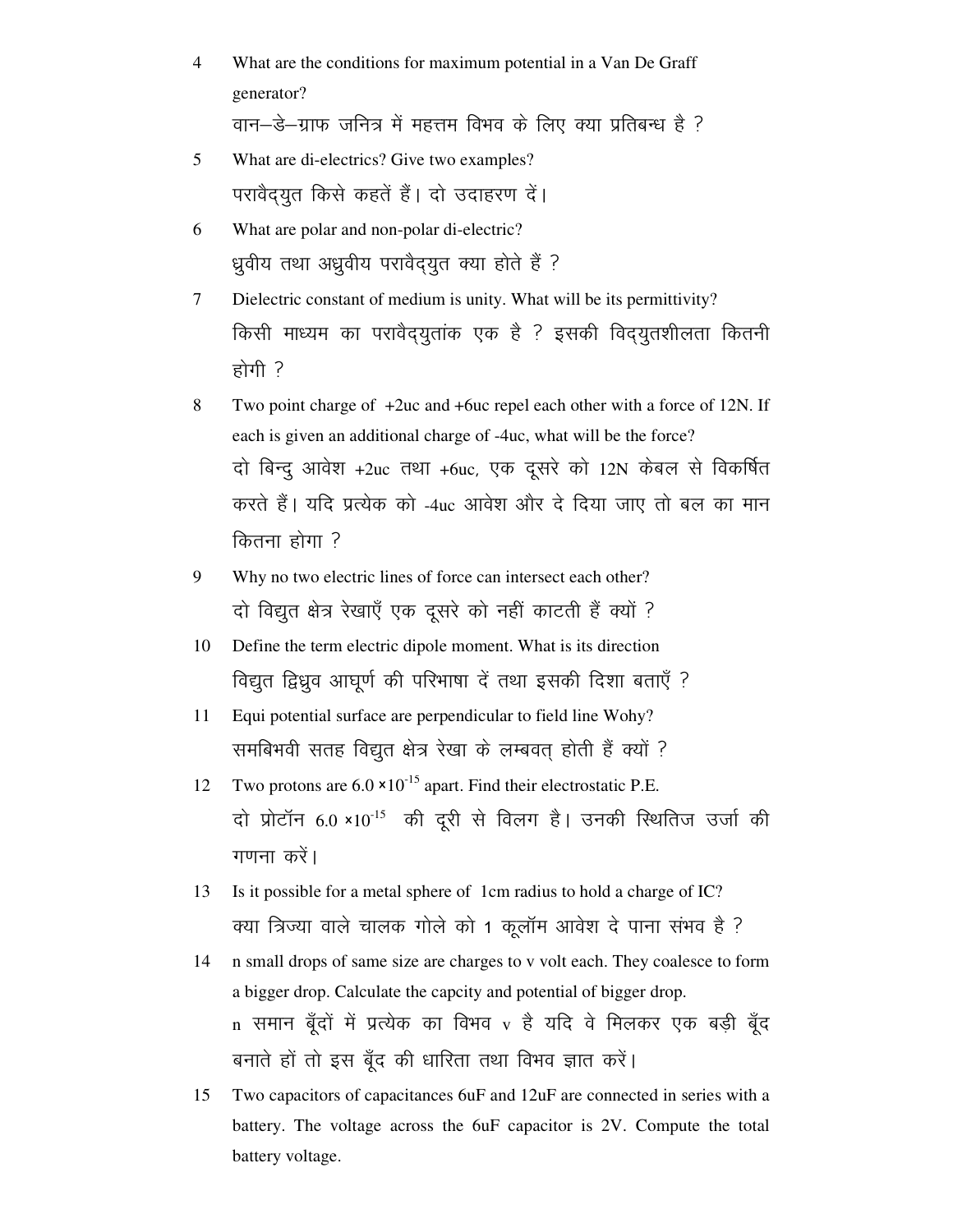दो संधारित 6uF तथा 12uF के श्रेणी क्रम में किसी सेल से संयुक्त हैं। यदि  $6uF$  संधारित का विभवान्तर हो 2V तो सेल का कूल विभवान्तर बताएँ ।

16 What is quantization of charge ?

आवेश का क्वाण्टमीकरण क्या होता है ?

- 17 Find P.E. of an electric dipole & in an electric field ? किसी विद्युत क्षेत्र में अवस्थित द्विध्रुव की स्थिति उर्जा ज्ञात करें।
- 18 How much work must be done to charge a  $24\mu$ F capacitor upto a potential diffeence 500 V.  $24\mu$ *F* के साथ संधारित को 500 V तक आवेश देने के लिए कितने कार्य की आवश्यकता होगी  $\overline{?}$
- 19 Mention the factors on which the capacity of a parallel plate condenser dipends.

किसी समान्तर पट्टू संधारित की धारिता किन कारकों पर निर्भर करती है?

- 20 State the law of conservation of charge. आवेश के संरक्षण के नियम का उल्लेख करें।
- 21 Difine equipotential surface. Draw equiotential surface for an isolated point charge. समविभवी सतह की परिभाषा दें। किसी एकल बिन्दु आवेश के लिए समबिभवी सतह का आरेख दें।

### **Group C (3 marks each)**

- 1. What is neutral point? What will be the position of the neutral point, if the charges are (a) of same kind (b) of opposite kind उदासीन बिन्दू किसे कहते हैं ? उदासीन बिन्दू की स्थिति क्या होगी, यदि आवेश  $(a)$  समान हो  $(b)$  असमान हो
- 2. What is the force of repulsion between two charges of IC each kept 1m apart in vacuum? निर्वात में दो आवेश प्रत्येक कूलॉम एक दूसरे से 1m से विलय हैं। उनके बीच विकर्षण बल की गणना करें।
- 3. What is continuous distribution of charge? What do you mean by linear, surface and volume distribution of charge? सतत् आवेश वितरण क्या होता है ? रैखिक, तलीय तथा क्योमीय आवेश वितरण समझाएँ।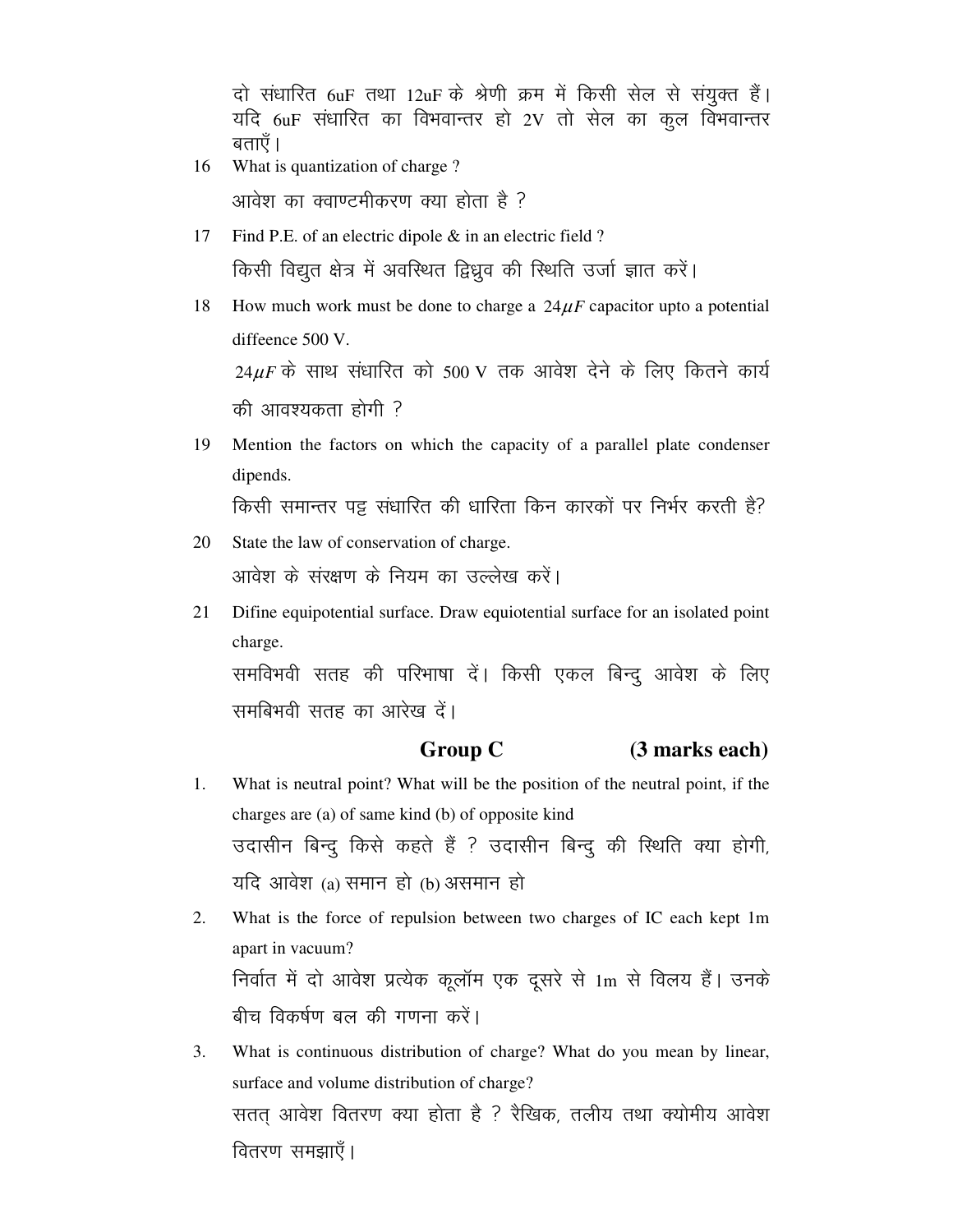- 4. Two point charges  $+5x10^{-19}c$  and  $+20x10^{-19}c$  are separated by a distance of 2m. find the point of the line joining them at which electric field intensity is zero. दो बिन्दू आवेश +5x10<sup>-19</sup>c तथा +20x10<sup>-19</sup>c एक दूसरे से से 2m विलग हैं। उनकों जोड़ने वाली रेखा पर बिन्दु प्राप्त करें जहाँ विद्युत क्षेत्र का मान
- 5. Find electric field on the axis of electric dipole? or equater of dipole. किसी द्विध्रव के लिए अक्षीय बिन्द अथवा निरक्षीय बिन्द पर विद्युत क्षेत्र का परिकलन करें।

शून्य है।

- 6. Obtain the expression for the torque acting on an electric dipole placed in a uniform electric field? समरूप विद्युत क्षेत्र में अवस्थित द्विध्रुव पर लगते आघूर्ण के लिए एक व्यंजक प्राप्त करें।
- 7. Show that enrgy stored in a charged capacitor if  $Q^2/2c$ . दिखाएँ कि आवेशित संधारित की संचित उर्जा का मान  $\rm Q^2/2c$  है।
- 8. Find equivalent capacity for condensers arranged in (a) Series (b) Parallel. (a) श्रेणी क्रम (b) समान्तर क्रम में संयुक्त संधारितों के लिए तुल्य धारिता ज्ञात करें।
- 9. Deduce coulamb's law fram Gauss's Theorem. गॉस के प्रमेय की सहायता से कूलॉम का नियम प्राप्त करें।

### **Group D** (5 marks each)

- 1. Derive an expression for the electric potential due to electric dipole (a) on axial line (b) on bi-sector line किसी विद्युत द्विध्रुव के अक्षीय बिन्दु तथा निरक्षीय बिन्दु पर विद्युत विभव का मान ज्ञात करें। 2. State and prove Gauss's theorem? Find electric field intensity due to a
	- uniformby charged thin spherical shell (hollow sphore)

गॉस के प्रमेय को लिखें तथा सिद्ध करें। किसी पतले आवेशित गोलीय कवच के कारण किसी बिन्दू पर विद्युत क्षेत्र की गणन करें।

- 3. Derive an expression for the electric potential and field at a point any where due to electric dipole? किसी विद्युत द्विध्रुव के कारण किसी बिन्दू पर विभव तथा क्षेत्र के लिए व्यंजक प्राप्त करें।
- 4. What is a capacitor? Find capacity of a parallel plate capacitor with compound dielectric?